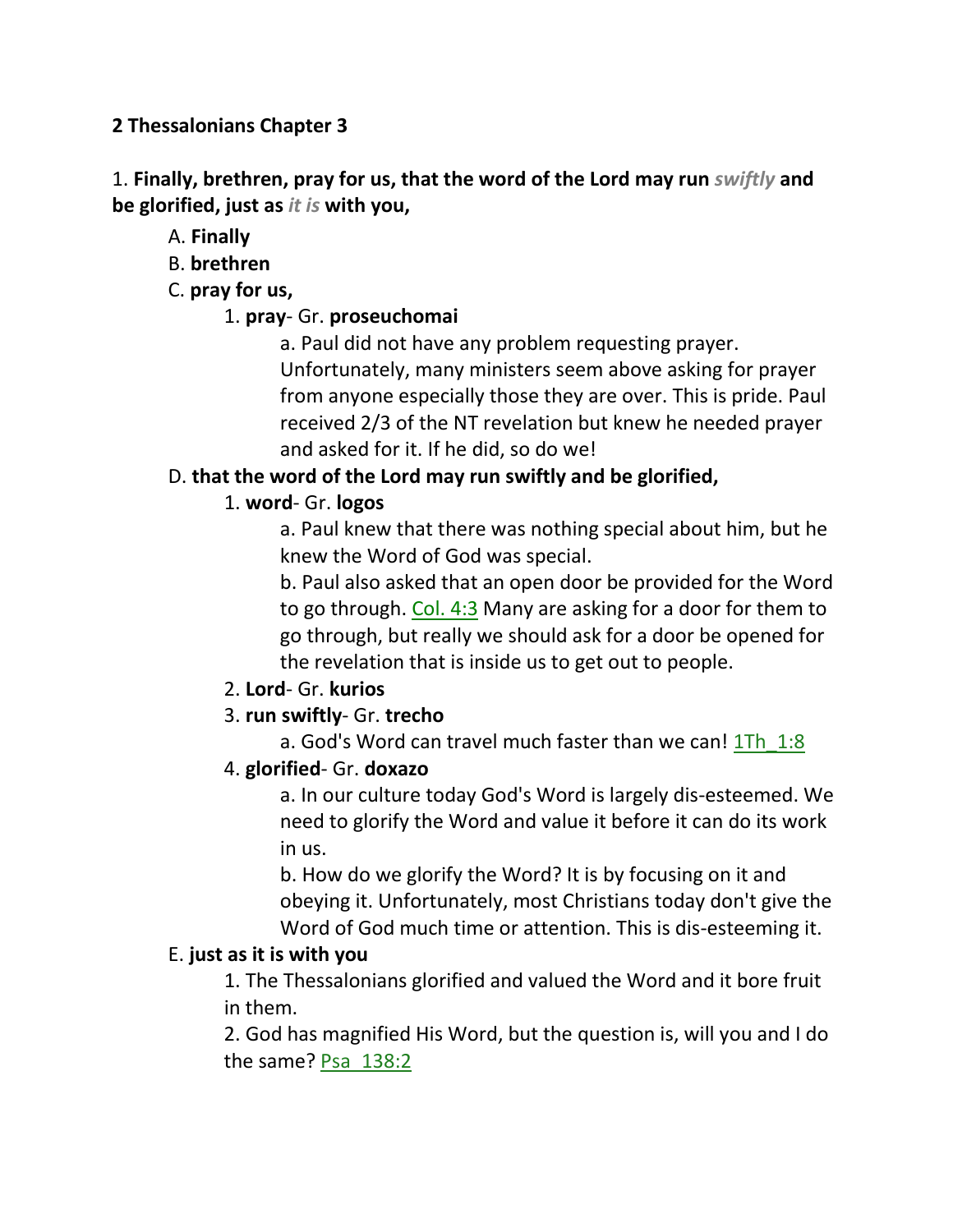## 2. **and that we may be delivered from unreasonable and wicked men; for not all have faith.**

## A. **delivered**- Gr. **rhuomai**

- 1. God promised to deliver Paul when he was called. Act\_26:17
- 2. Prayer should be founded upon faith in the promises of God.

B. **unreasonable**- Gr. **atopos**- *out of place, inconvenient, unsuitable, improper, wrong*

1. There are a lot of people out of place. They take upon themselves things they were not given authority over.

2. A minister will meet many that are out of place that take it upon themselves the task of telling you how to run your ministry.

3. These are out of place believers.

## C. **wicked**- Gr. **poneros**- *evil that brings harm to others*

1. These are unbelievers.

2. It is comforting to know that you will only have two types of people come against you in the ministry- out of place believers and wicked unbelievers.

#### D. **men**- Gr. **anthropos**

## E. **faith**- Gr. **pistis**- *firm persuasion*

1. There are some out of place believers that are not walking in faith, and unbelievers that do not have faith.

## 3. **But the Lord is faithful, who shall stablish you, and keep** *you* **from evil.**

## A. **But the Lord is faithful,**

## 1. **faithful**- Gr. **pistos**

a. 1Co\_1:9; 1Co\_10:13, 1Th\_5:24, 2Ti\_2:13, Heb\_10:23, 1Jn\_1:9

b. Six times it says in the NT that God is faithful. Six is the number of man. God is faithful to man.

## B. **who shall establish you,**

## **1. establish- Gr. sterizo**- *stablize*

a. This is after we suffer a while in the flesh.  $1\text{Pe}$  5:10

#### C. **and keep you from evil**

 **1. keep- Gr. phulasso**- *to guard*

 **2. evil- Gr. poneros**- *the evil one*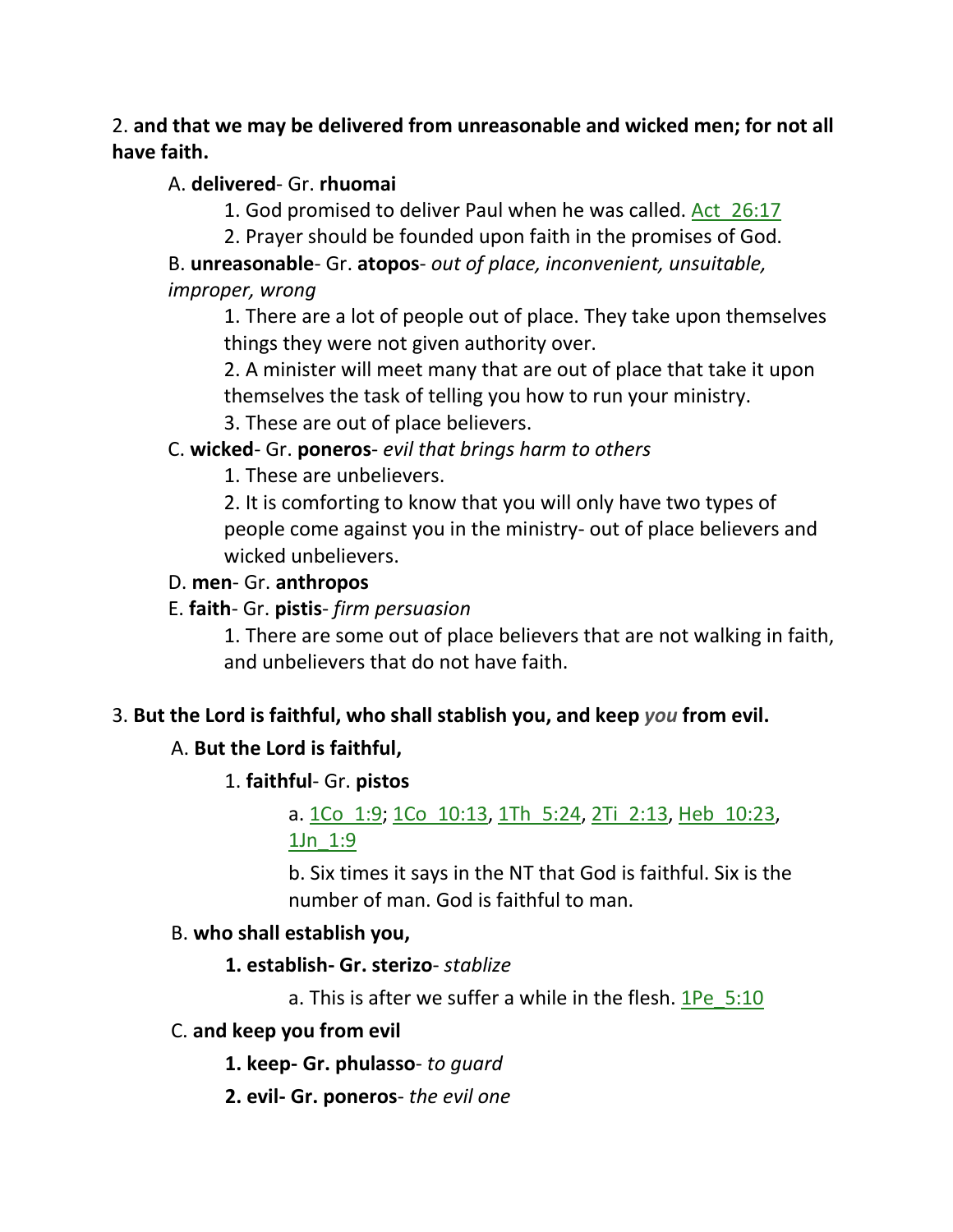## a. Mat 6:13

## 4. **And we have confidence in the Lord concerning you, both that you do and will do the things we command you.**

## A. **And we have confidence in the Lord concerning you,**

## 1. **confidence**- Gr. **peitho**- *persuasion*

a. Those in church leadership should be persuaded of the goodness of those they serve. Many in ministry have a negative expectation and view of those they serve.

## B. **both that you do and will do the things we command you**

## 1. **do**- Gr. **poieo**

 2. **command**- Gr. **paraggello**- *to transmit a message along from one to another, to declare, announce, to command, order, charge*

> a. This is spiritual in nature, not in the everyday affairs of people's personal life.

b. A minister is not to lord it over people, or force compliance to them.

# 5. **Now may the Lord direct your hearts into the love of God and into the patience of Christ.**

## A. **direct**- Gr. **katheuthuno**- *to make straight, guide, direct*

1. God will give direction to your heart by His Spirit, but you must decide to follow it. God will not make you go in the direction He desires for you.

## B. **hearts**- Gr. **kardia**

1. God leads us in our heart- spirit.

## C. **love**- Gr. **agape**

1. A fruit of the Spirit.

## D. **patience**- Gr. **hupomone**

1. A fruit of the Spirit.

2. The Lord will lead you into fruit-bearing if you yield to Him.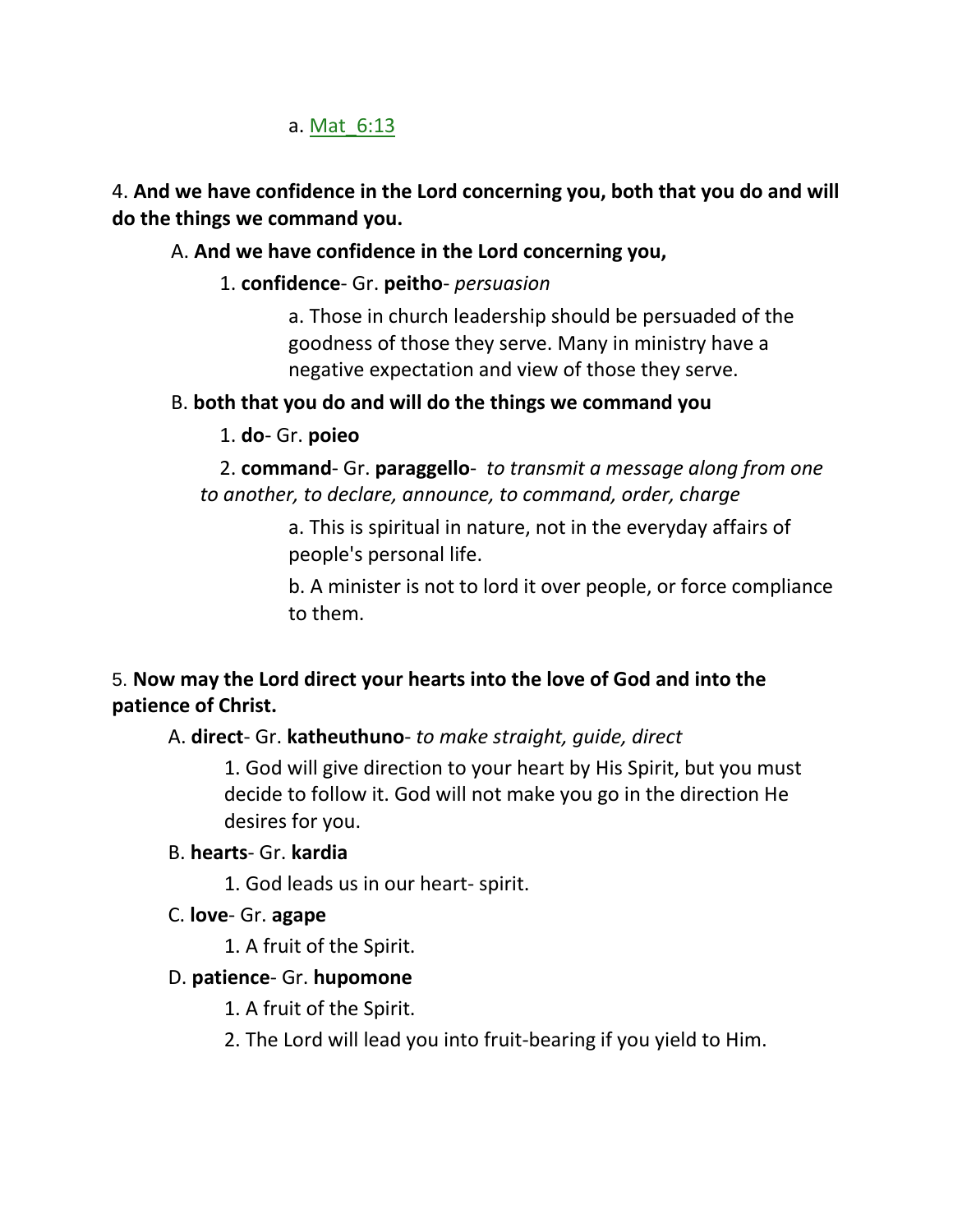6. **But we command you, brethren, in the name of our Lord Jesus Christ, that you withdraw from every brother who walks disorderly and not according to the tradition which he received from us.**

- A. **But we command you,**
	- 1. **command** Gr. **paraggello**
- B. **brethren,**
	- 1. Paul's usual term used when bringing correction.

## C. **in the name of our Lord Jesus Christ,**

## 1. **name**- Gr. **onoma**

a. Whatever comes after "in the name of Jesus..." is pretty powerful and important would you not say? It implies a command from Jesus Himself. Here we see that in the name of Jesus we are to withdraw from Christians who are walking in the flesh and in sin!

b. Jesus does not withdraw from their born again spirit, but we are to withdraw from them socially. This will lead them to the acknowledging of their wrong behavior and repent.

# D. **that you withdraw from every brother who walks disorderly and not according to the tradition which he has received from us.**

## 1. **withdraw**- Gr. **stello**- *to withdraw from, avoid, shun*

a. Love does what is best for another. Sometimes there is a necessary thing called "tough love". In this case it was the best for these disorderly Christians to feel the impact of their wrong living by being ostracized by other Christians. This would lead them to wake up and repent and get back in line with God. This ultimately was what was best for them.

b. What some Christians call love is not love. It is called being "co-dependent" or "being an enabler". It is often good for someone to reap the consequences for their fleshly behavior so they will wake up and go the right way. Some will never do this until they experience the fruit of their own decisions. Many Christians actually hurt others because they always rescue them from negative consequences which solidify them in their negative behavior. This is not love.

2. **brother**- Gr. **adelphos**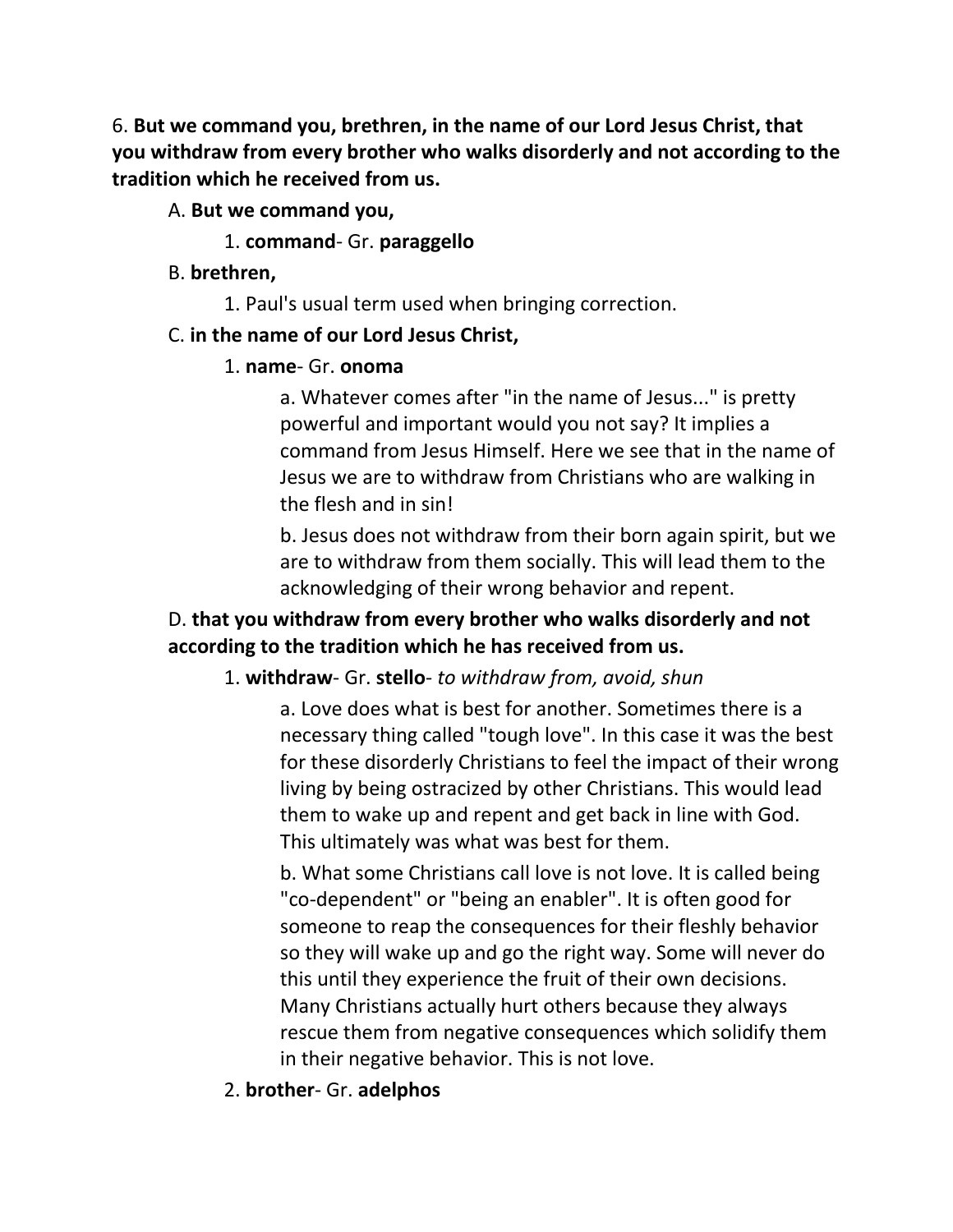## 3. **walks-** Gr. **peripateo**

4. **disorderly**- Gr. **ataktos**- *disorderly, out of ranks (often so of soldiers), irregular, inordinate, immoderate pleasures, deviating from the prescribed order or rule*

a. We will see later in this chapter Paul is specifically referring to Christians refusing to work but were living off other's handouts.

## 5. **tradition**- Gr. **paradosis**- *what is given over*

a. This is the Word of God transmitted by the apostles.

## 6. **received**- Gr. **paralambano**

a. The phrase, "which he has received from us" shows that these individuals had heard Paul teach the principles of God and that they had chosen to violate them.

b. I think that some room is given to Christians who have been backslid from God and the church for a while. This verse is for those actively in church hearing God's Word and they still refuse to obey it.

7. **For you yourselves know how you ought to follow us, for we were not disorderly among you;** 

## A. **For you yourselves know how you ought to follow us,**

- 1. **know** Gr. **eido**
- 2. **follow** Gr. **mimeomai** *to imitate*

a. As children imitate their parents, so they were to follow Paul their spiritual father.

## B. **for we were not disorderly among you**.

1. **disorderly**- Gr. **atakteo**- *disorderly, out of ranks (often so of soldiers), irregular, inordinate, immoderate pleasures, deviating from the prescribed order or rule*

8. **nor did we eat anyone's bread free of charge, but worked with labor and toil night and day, that we might not be a burden to any of you,** 

A. **nor did we eat anyone's bread free of charge,**

1. **eat**- Gr. **phago**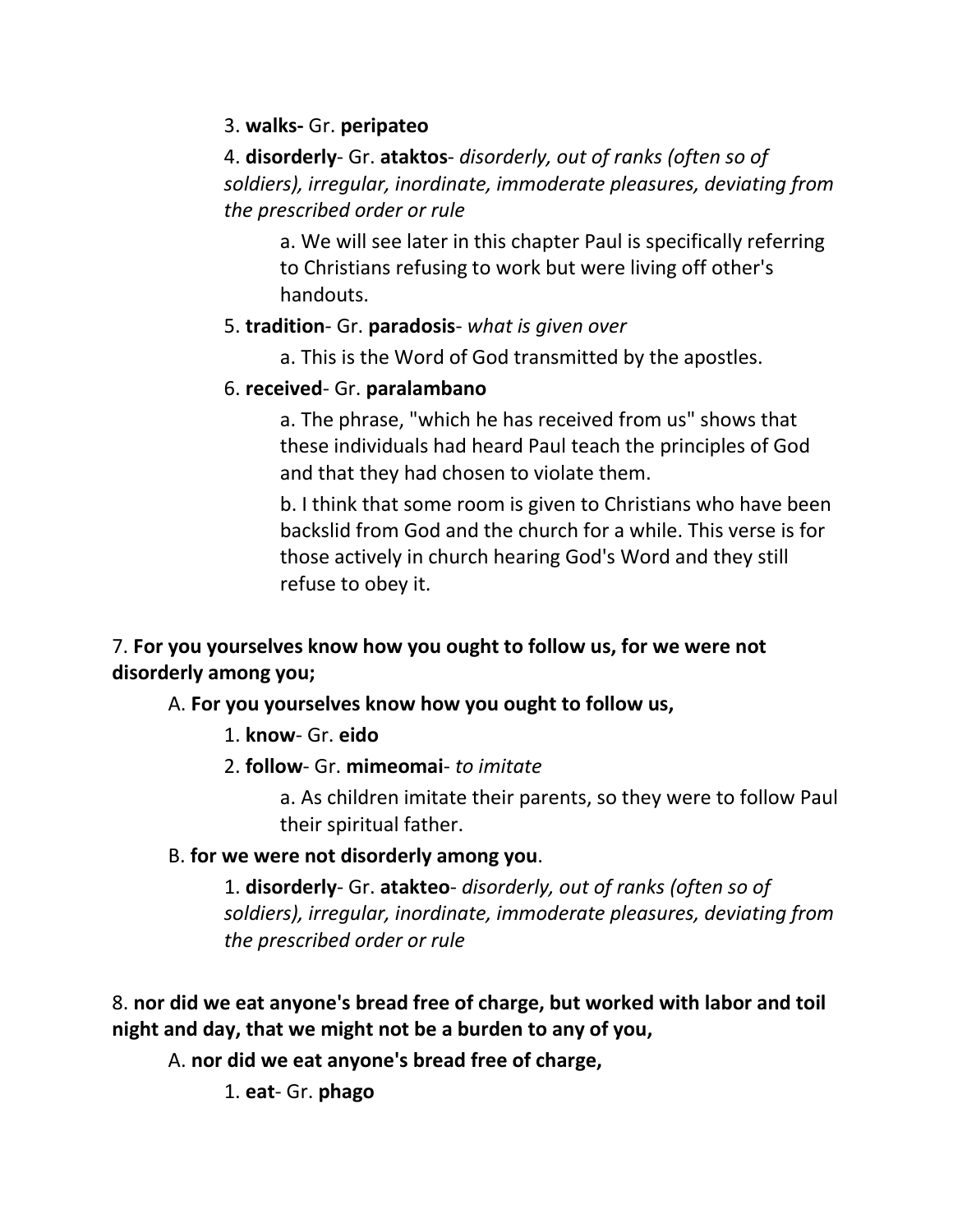#### 2. **bread**- Gr. **artos**

## 3. **free of charge**- Gr. **dorean**- *freely, undeservedly*

a. Some Christians at Thessalonica were doing this. They were free-loading off of others.

## B. **but worked with labor and toil night and day,**

#### 1. **worked**- Gr. **ergazomai**

a. Possibly Paul continued in his trade as a tent-maker.

## Act\_18:3

## 2. **labor**- Gr. **kopos**

## 3. **toil**- Gr. **mochthos**

## 4. **night**- Gr. **nux**

a. In the Jewish mind the night comes before the day. This was established from the creation account in Genesis 1. In our Western mind the day comes before the night. It is amazing how often we see things backward to the way God sees things.

## 5. **day-** Gr. **hemera**

## C. **that we might not be a burden to any of you.**

## 1. **burden**- Gr. **epibareo**- *to put a crushing weight upon*

a. This burden would have not only been the upkeep of Paul himself but also his ministry team as well.

## 9. **not because we do not have authority, but to make ourselves an example of how you should follow us.**

## A. **not because we do not have authority**,

1. **authority**- Gr. **exousia**- *the power of authority (influence) and of right (privilege)*

## B. **but to make ourselves an example of how you should follow us**.

## 1. **example**- Gr. **tupos**- *a moral pattern, example; model*

a. Ministers are not to be lords over God's heritage, but examples to the flock.  $1\text{Pe}$  5:3

b. This is servant leadership that Jesus exhibited before He went to the cross. He washed the disciples feet and then said He did it as an example for them to follow. John 13:15

## 2. **follow**- Gr. **mimeomai**- *to imitate*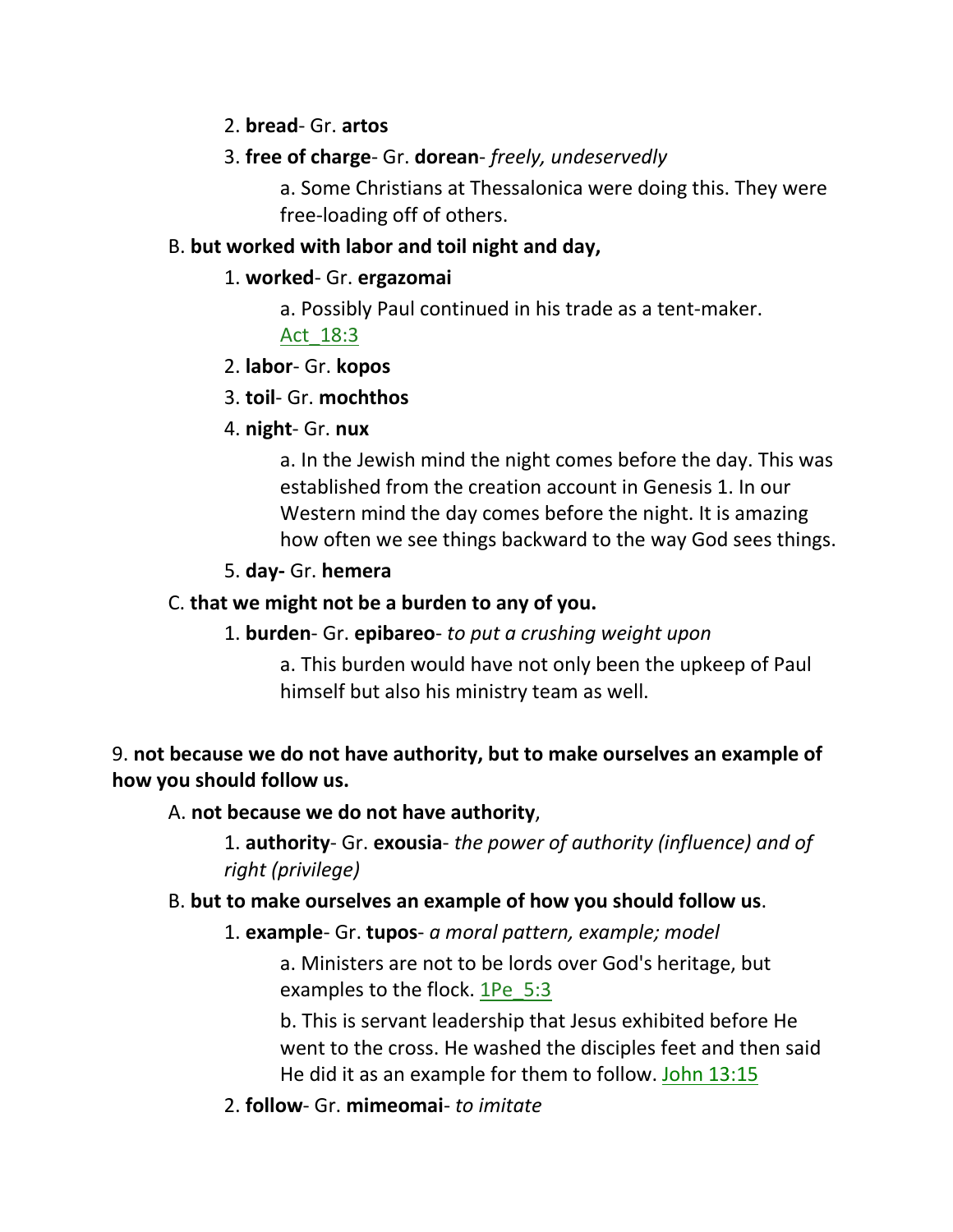a. Again, this is what children do with their parents.

## 10. **For even when we were with you, we commanded you this: If anyone will not work, neither shall he eat**.

## A. **For even when we were with you,**

1. Paul was with them for about a month.

## B. **we commanded you this:**

## 1. **commanded**- Gr. **paraggello**

a. Apparently this problem had been occurring when Paul was with them and continued after he left.

## C. **If anyone will not work,**

## 1. **work**- Gr. **ergon**

a. Work is not a result of the curse. We are not redeemed from work! Adam was given work to do before the fall!

## D. **neither shall he eat**

## 1. **eat**- Gr. **esthio**

a. Hunger is a very strong motivator to work!

b. There are a lot of able bodied young men begging on the side of the road here in Colorado and people feed them which perpetuates them living in the same condition. I see this as permissible because they don't know better not being saved in most cases, but those saved and in the church know better.

c. Usually those not working in the church are doing it because they think they have a "word from the Lord" not to work. This is against the Word of God. No word from the Lord will violate His Word.

# 11. **For we hear that there are some who walk among you in a disorderly manner, not working at all, but are busybodies**.

A. **For we hear that there are some who walk among you in a disorderly manner**,

- 1. **hear** Gr. **akouo**
- 2. **walk** Gr. **peripateo**
- 3. **disorderly manner** Gr. **ataktos** *disorderly, out of ranks (often so*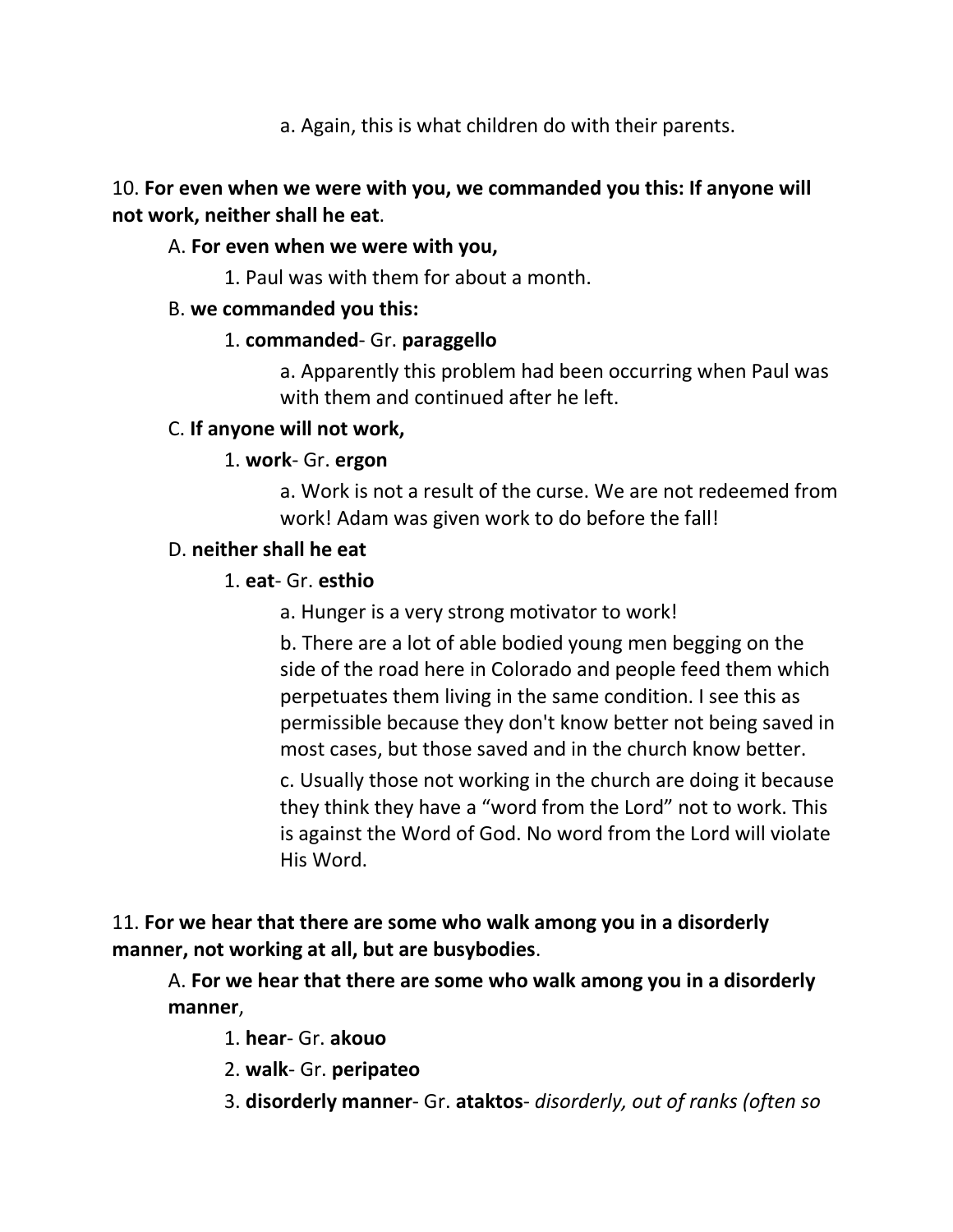*of soldiers), irregular, inordinate, immoderate pleasures, deviating from the prescribed order or rule*

- B. **not working at all**,
	- 1. **working** Gr. **ergazomai**
- C. **but are busybodies**

#### 1. **busybodies**- Gr. **periergazomai**- *to work yourself around*

a. There is a wordplay here in the Greek. They were not working, but they were working themselves around the church free-loading off of different ones. They no doubt offered their spiritual wisdom and new revelations to all that would hear them and then take a free meal. They were also putting their noses into things they had no business putting their noses into. b. If some people put the same energy they expend getting out of work, they would get a lot accomplished on their job!

## 12. **Now those who are such we command and exhort through our Lord Jesus Christ that they work in quietness and eat their own bread.**

#### A. **command**- Gr. **paraggello**

1. Some people need to be commanded and others merely exhorted. A wise leader knows when each is needed.

- B. **exhort** Gr. **parakaleo**
- C. **work** Gr. **ergon**

#### D. **quietness**- Gr. **hesuchia**

1. Paul had dealt with this problem when he was with them and also in his previous letter. 1Th\_4:11 Some were not getting the clue.

#### E. **eat**- Gr. **esthio**

F. **bread**- Gr. **artos**

#### 13. **But** *as for* **you, brethren, do not grow weary** *in* **doing good.**

#### A. **But as for you,**

1. Those who were walking orderly.

#### B. **do not grow weary in doing good**

1. **grow weary**- Gr. **ekkakeo**- *to be utterly spiritless, to be wearied out, exhausted, to turn out badly*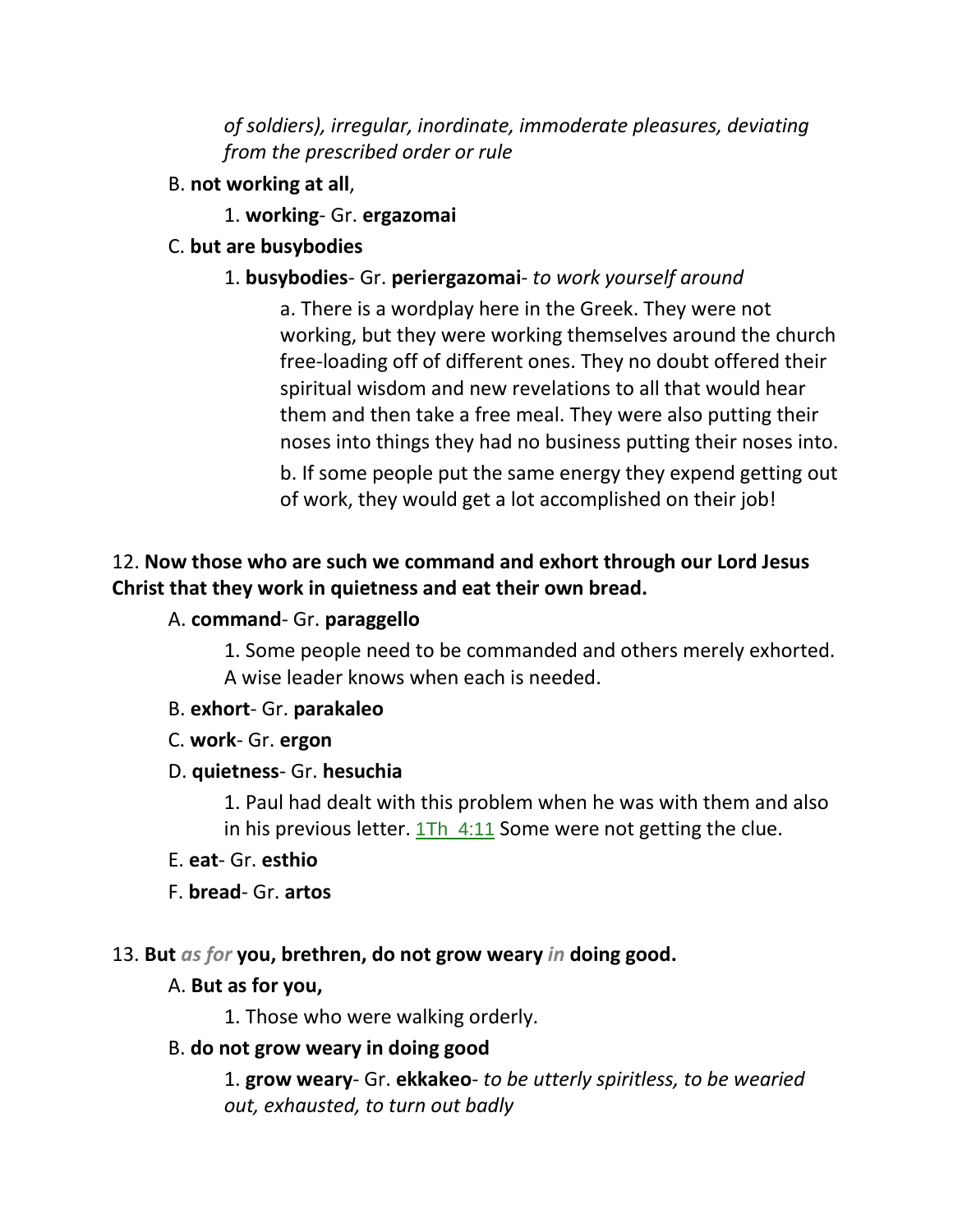a. I have seen many turn out badly because they allowed themselves to become weary in well-doing. They had their eyes on the results instead of Jesus. Keep your eyes focused on the vine, not on the end of your branch looking for fruit.

## 2. **doing good**- Gr. **kalopoieo**

a. We are to do good because God has assigned us to do good and it is the right thing to do. We are not to do good in order to see certain results. We are called to be faithful, God takes care of the fruit. Gal\_6:9

b. Are your eyes on Jesus or the fruit or lack of it? The answer to this question will determine if you turn out good or bad. c. Our labor in the Lord is not in vain, even if you can't see visible fruit right now. 1 Cor. 15:58

# 14. **And if anyone does not obey our word in this epistle, note that person and do not keep company with him, that he may be ashamed**.

# A. **And if anyone does not obey our word in this epistle,**

- 1. **obey** Gr. **hupakouo**
- 2. **word** Gr. **logos**
- 3. **epistle** Gr. **epistole** *letter*

a. Some Christians are totally disregarding the written Word of God to their harm and the harm of others.

## B. **note that person and do not keep company with him,**

## 1. **note**- Gr. **semeioo**- *to mark for one's self, note*

a. We are to note two types of people. First we are to note those who are living in the Spirit and producing fruit. Php\_3:17 We are to follow them. The second type are those who are living in the flesh and sin. We are to avoid them. Rom\_16:17

- 2. **person** Gr. **touton** *such a one*
- 3. **keep company** Gr. **sunanamignumi** *to mix up together with*

a. It is important who we mix with. Bad company corrupts good character. 1 Cor. 15:33

## C. **that he may be ashamed**

1. **ashamed**- Gr. **entrepo**- *to turn and look within on oneself*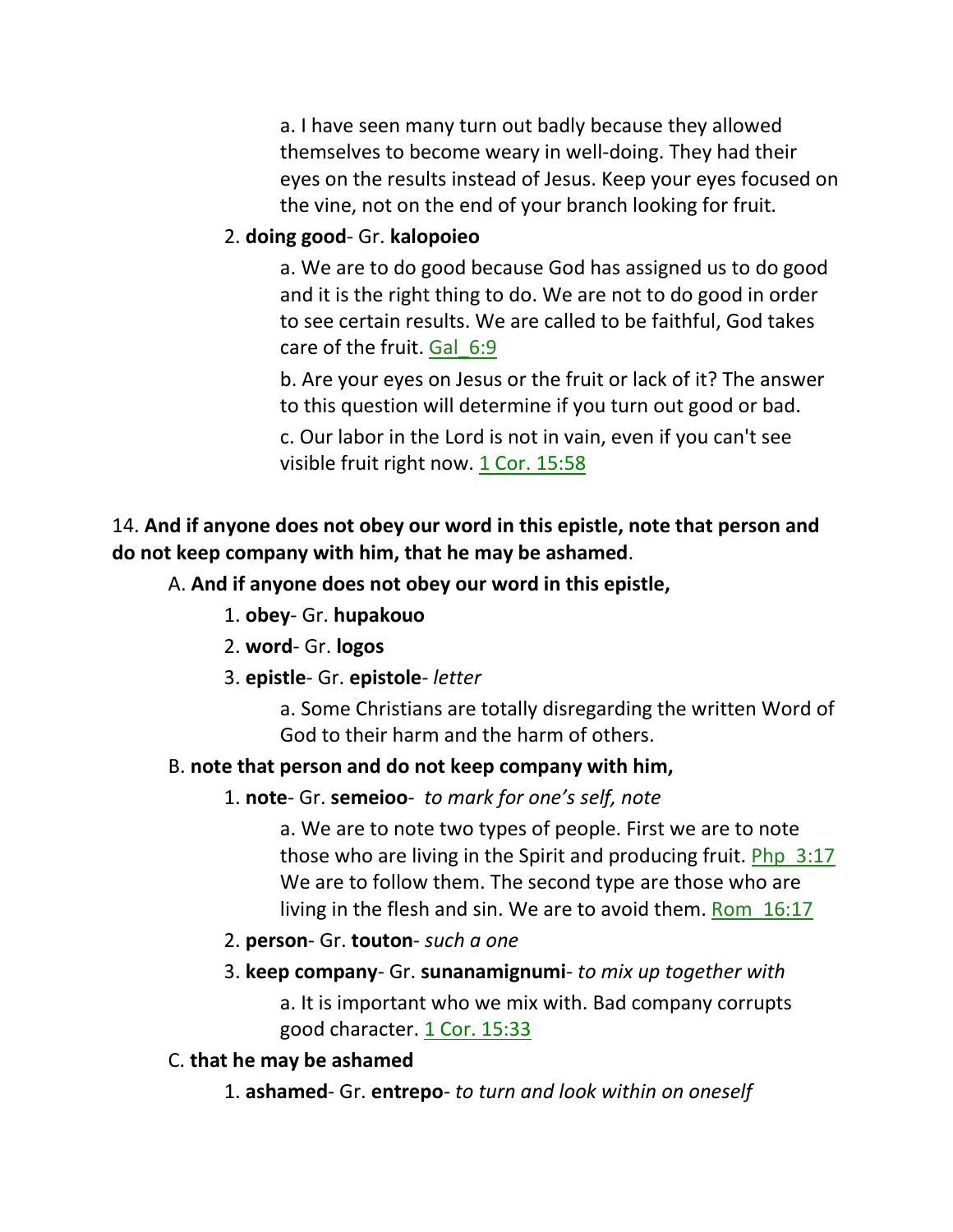a. If everyone starts shunning you, then you need to look closely at yourself to see why that is the case!

## 15. **Yet do not count** *him* **as an enemy, but admonish** *him* **as a brother.**

# A. **Yet do not count him as an enemy**,

1. **count**- Gr. **hegeomai**- *to esteem, consider*

# 2. **enemy**- Gr. **echthros**

a. We are not to treat fellow brothers or sisters walking in sin as if they are of the devil. They are still children of God, albeit disobedient at the moment.

# B. **but admonish him as a brother**

# 1. **admonish**- Gr. **noutheteo**- *mind placing*

a. We need to put into their mind what the Word of God says because it is obvious that the Word has left their building!

# 2. **brother**- Gr. **adelphos**

a. They are still saved, but they are carnal walking in the flesh.

16. **Now may the Lord of peace Himself give you peace always in every way. The Lord** *be* **with you all.** 

A. **Now may the Lord of peace Himself give you peace always in every way**.

1. **Lord**- Gr. **kurios**

a. Jesus is the Lord of peace. He is also called the Prince of Peace. Is. 9:6

b. The Lord of peace gives peace to those who look to Him. Rom. 8:6

2. **peace**- Gr. **eirene**- *harmony, tranquility, oneness*

B. **The Lord be with you all**- Lit Gr. "*The Lord is with you all*"

1. The Lord is with us even unto the end of the age. Matt. 28:20

# 17. **The salutation of Paul with my own hand, which is a sign in every epistle; so I write**.

A. **The salutation of Paul with my own hand,**